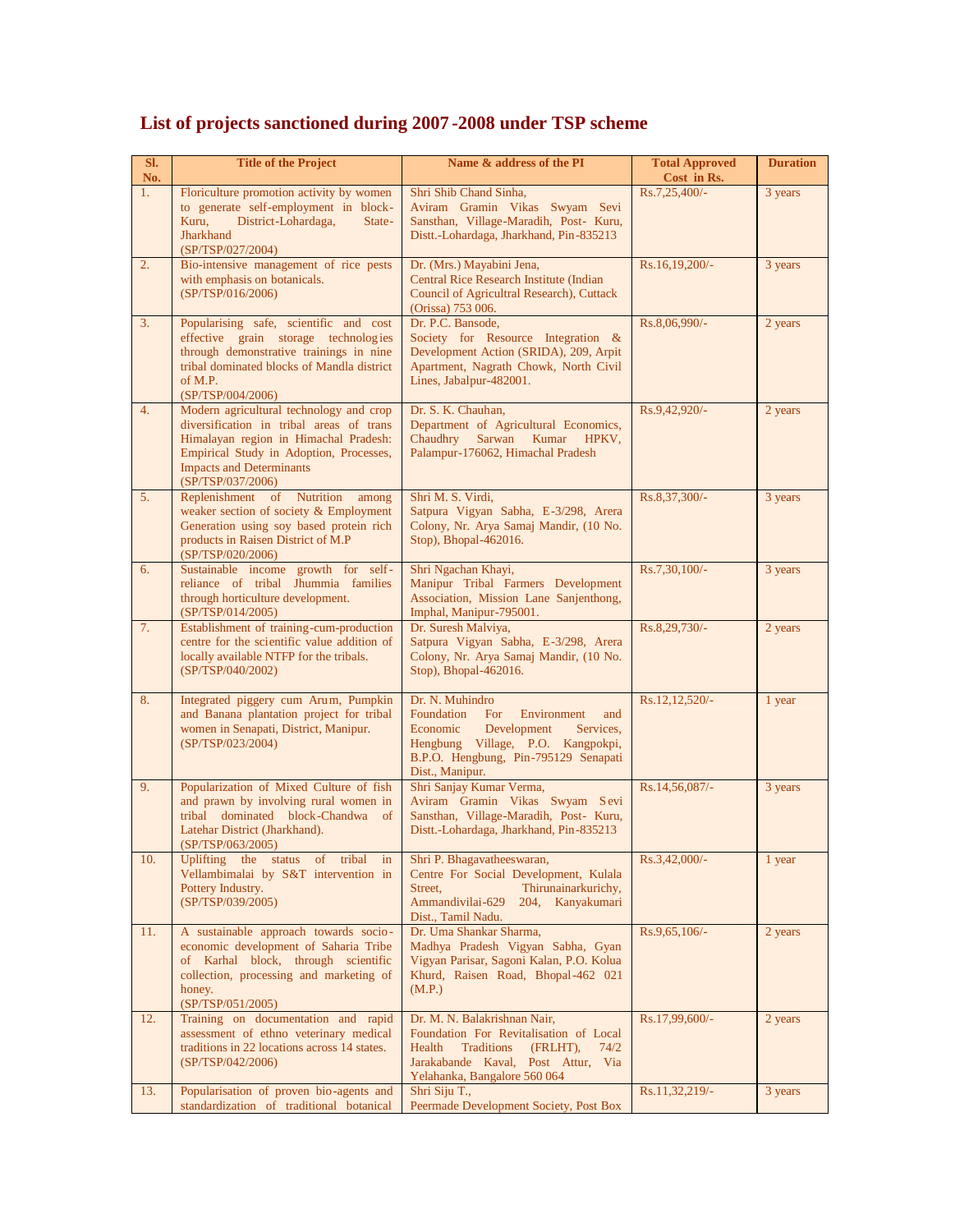|     | pesticides for scientific organic cultivation<br>of Cardamom among the tribal farmers of<br>Idukki district.                                                                                                                                               | 11, Peermade-685531, Idukki<br>Dist.,<br>Kerala.                                                                                                                                                            |                  |                      |
|-----|------------------------------------------------------------------------------------------------------------------------------------------------------------------------------------------------------------------------------------------------------------|-------------------------------------------------------------------------------------------------------------------------------------------------------------------------------------------------------------|------------------|----------------------|
| 14. | (SP/TSP/046/2006)<br>Sustainable livelihood development of<br>Kutia Kondhs through science and<br>technology inputs.<br>(SP/TSP/039/2003)                                                                                                                  | Shri Sisir Kumar Parija<br>Seva Bharati, At. Sijuput, P.O.: Tamando,<br>Via: Janla, Dist. : Khurda, Orissa, Pin-<br>752054                                                                                  | Rs.15,50,574/-   | 3 years              |
| 15. | To develop water conservation innovative<br>technology for sustainable farming in<br>poorest tribal villages.<br>(SP/TSP/006/2007)                                                                                                                         | Dr. V. K. Tiwari<br>Green Earth Foundation For Global<br>Environment, 18-C/6, Shiv Darshan<br>Society, Ashokvan, Hanuman Tekadi,<br>Borivali (East), Mumbai-66                                              | Rs.6,94,735/-    | 2 years              |
| 16. | <b>Establishing</b><br>small<br>coconut<br>scale<br>extraction units at the Nicobar Islands.<br>(SP/TSP/047/2006)                                                                                                                                          | Dr. Rauf Ali<br>Foundation for Ecological Research,<br>Advocacy and Learning, Shefail, No. 27,<br>11th Cross Appvounagar, Vazhakulam,<br>Pondicherry 605 012.                                               | Rs.9,98,480/-    | 2 years              |
| 17. | Empowerment and capacity building of<br>self help group women through<br>establishment of Agro Processing Centre<br>(APC's).<br>(SP/TSP/023/2006)                                                                                                          | Dr. (Mrs.) M. R. Premalatha,<br>Professor and Head, Department of<br>Family Resource Management, Tamil<br>Nadu Agricultural University, Home<br>Science College and Research Institute,<br>Madurai-625 104. | Rs.12,89,200/-   | $2\frac{1}{2}$ years |
| 18. | Technology<br>transfer<br>of<br>scientific<br>cultivation techniques and practices of<br>floriculture to marginal tribal farmers for<br>livelihood improvement and sustainability<br>in Yercaud Hills, Salem District, Tamil<br>Nadu.<br>(SP/TSP/038/2006) | Dr. G. Jayaraj,<br>Centre For Research on New International<br>Economic Order (CReNIEO), No. 104B<br>Block, Prince Garden,<br>No.40,<br>Thambusamy Road, Kellys, Kilpauk,<br>Chennai-600 010, Tamilnadu.    | Rs.5,60,000/-    | 2 years              |
| 19. | Action research on demonstration of<br>Broom Grass (Thysanolaena maxima) to<br>enhance livelihood opportunities in the<br>tribal areas of Visakhapatnam District.<br>(SP/TSP/022/2006)                                                                     | Shri Venugopala Rao Rayudu,<br>Laya, 501, Kurupam Castle, East Point<br>Colony, Visakhapatnam-530 017, Andhra<br>Pradesh.                                                                                   | Rs.11,49,500/-   | 3 years              |
| 20. | Integrating conservation and livelihoods<br>around Purna Sanctuary in Dangs,<br>Gujarat.<br>(SP/TSP/048/2007)                                                                                                                                              | Ms. Vishaish Uppal,<br>World Wide Fund For Nature-India, 172-<br>B, Lodi Estate, New Delhi-110 003.                                                                                                         | Rs.15,25,700/-   | 3 years              |
| 21. | Promotion of income generation activities<br>for local communities around Sitamata<br>Sanctuary and linking it up to<br>conservation.<br>(SP/TSP/029/2007)                                                                                                 | Shri S. L. Bapna,<br>Prayas, B-8, Bapu Nagar, Senthi,<br>Chittorgarh (Rajasthan) 312 025.                                                                                                                   | Rs.16,78,007/-   | 3 years              |
| 22. | Integrated community development for<br>conservation<br>$\sigma$<br>Senchal<br>Wildlife<br>Sanctuary.<br>(SP/TSP/025/2007)                                                                                                                                 | Shri M. S. Rai,<br>Darjeeling Earth Group, C/o. Darjeeling<br>Gymkhana Club Complex, Darjeeling-<br>734101.                                                                                                 | Rs.16,39,000/-   | 3 years              |
| 23. | Adopting Agro Forestry and other income<br>generation activities for sustainable<br>livelihoods around Dallma Sanctuary.<br>(SP/TSP/035/2007)                                                                                                              | Shri Pranab Chaudhury,<br>Shramajivi Unnayan, Holding No. 65,<br>Road No. 5, Anand Vihar Colony, P.O.-<br>MGM College, Dimna, Jamshedpur-<br>831018, Jharkhand.                                             | $Rs.12,43,000/-$ | 3 years              |
| 24. | Promotion of handicrafts made by tharu<br>community using local fibers/material.<br>(SP/TSP/032/2007)                                                                                                                                                      | Smt. Niharika Singh,<br>Raghvendra Rural Development and<br>Research Organisation, 17 Kaiserbagh,<br>Lucknow-226 001.                                                                                       | Rs.11,49,500/-   | 3 years              |
| 25. | Linking sustainable rural livelihoods and<br>conservation<br>of<br>protected<br>areas-<br>partnership with local forest communities.<br>(SP/TSP/030/2007)                                                                                                  | Dr. Suresh Jagtap,<br>Rural Communes, 70, 2nd Floor, LIC<br>Building, Anandilal Poddar Marg,<br>Mumbai-400 002                                                                                              | $Rs.14,75,400/-$ | 3 years              |
| 26. | Sustainable livelihoods and conservation:<br>A Joint enterprise<br>(SP/TSP/033/2007)                                                                                                                                                                       | Shri Y. Giri Rao,<br>Vasundhara,<br>15,<br>Sahid<br>Nagar,<br>Bhubaneswar-751 007, Orissa.                                                                                                                  | Rs.11,70,958/-   | 3 years              |
| 27. | Sustainable management of NTFPs and its<br>use for livelihoods.<br>(SP/TSP/027/2007)                                                                                                                                                                       | Shri V. Utkarsh Ghate,<br>The Covenant Centre for Development -<br>CCD, 2/43, Kottal Street, Nagamalai                                                                                                      | Rs.10,84,345/-   | 3 years              |